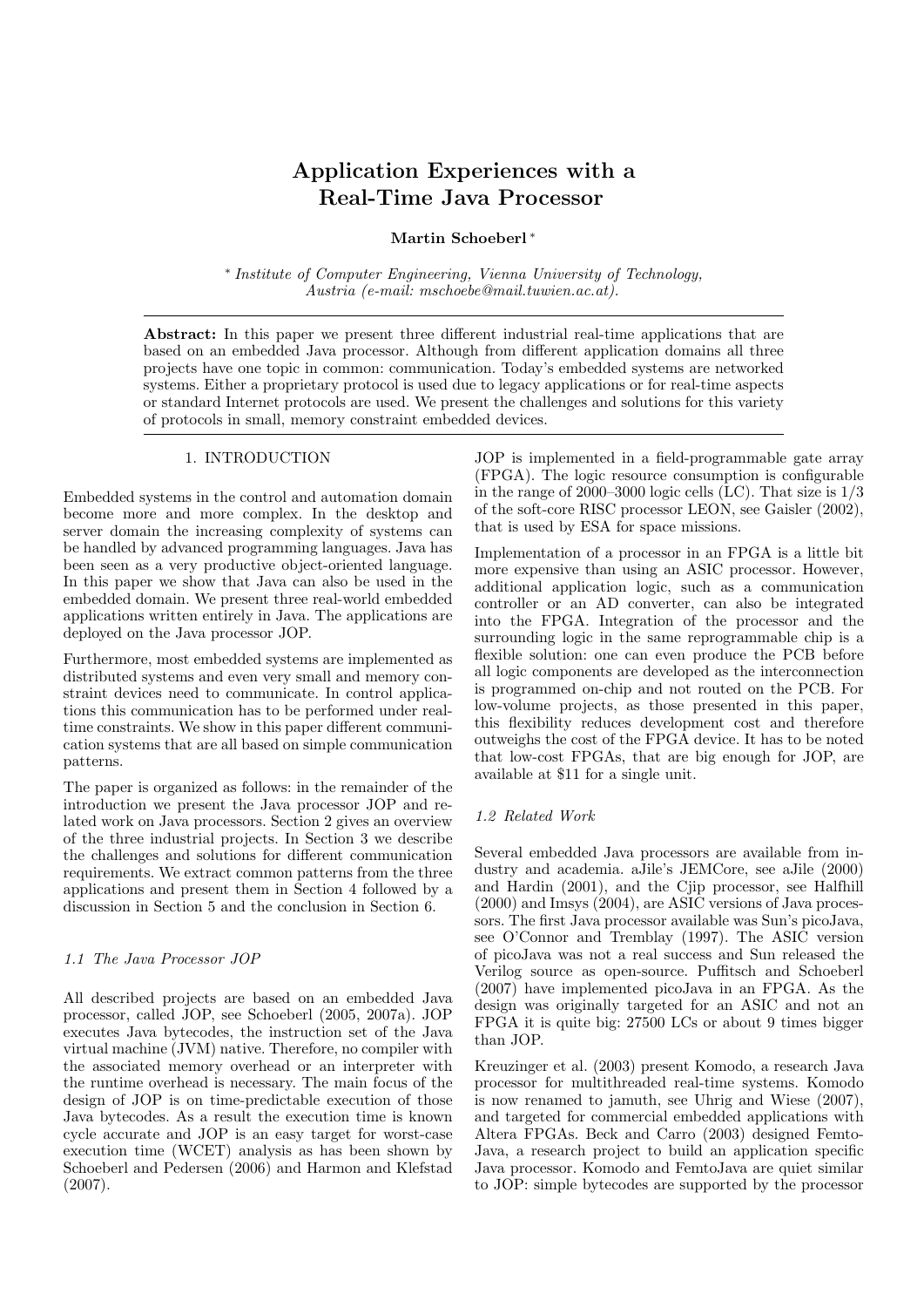

Fig. 1. A Kippfahrleitung mast in down position

pipeline, more complex are implemented by the execution of microcode or with a software trap. Their resource usage is also in the same range.

The jHISC project, see Tan et al. (2006), proposes a highlevel instruction set architecture for Java. However, the resulting design is probably not very well balanced. The processor consumes 15500 LCs compared to about 3000 LCs for JOP.

## 2. THE PROJECTS

Since the start of the development of JOP in late 2000 it has been successfully deployed in several embedded control and automation systems. The following section highlights three of those projects.

## 2.1 The Kippfahrleitung

The first commercial project where JOP had to prove that a Java processor is a valuable option for embedded realtime systems was a distributed motor control system.

In rail cargo, a large amount of time is spent on loading and unloading of goods wagons. The contact wire above the wagons is the main obstacle. Balfour Beatty Austria developed and patented a technical solution, the so-called Kippfahrleitung, to tilt up the contact wire. Fig. 1 shows the construction of the mechanical tilt system driven by an asynchronous motor (just below the black tube). The little box mounted on the mast contains the control system. The black cable is the network interconnection of all control systems. In Fig. 2 the same mast is shown with the contact wire tilted up.

The contact wire is tilted up on a distance of up to one kilometer. For a maximum distance of 1 km the whole system consists of 12 masts. Each mast is tilted by an asynchronous motor. However, the individual motors have to be synchronized so the tilt is performed in a smooth way. The maximum difference of the position of the contact wire is 10 cm. Therefore, a control algorithm has to slow down the faster motors.

Hardware Each motor is controlled by its own embedded system (as seen in Fig. 1) by silicon switches. The system measures the position of the arm with two end sensors and a revolving sensor. It also supervises the supply voltage



Fig. 2. The mast in the up position with the tilted contact wire

and the amount of current through the motor. Those values are transmitted to the base station.

The base station provides the user interface for the operator via a simple display and a keyboard. It is usually located at one end of the line. The base station acts as master and controls the deviation of individual positions during the tilt. In technical terms, this is a distributed, embedded real-time control system, communicating over a shared network. The communication bus (up to one kilometer) is attached via an isolated RS485 data interface.

Although this system is not a mass product, there are nevertheless cost constraints. Even a small FPGA is more expensive than a general purpose CPU. To compensate for this, additional chips for the memory and the FPGA configuration were optimized for cost. One standard 128 KB Flash is used to hold FPGA configuration data, the Java program and a logbook. External main memory is reduced to 128 KB with an 8-bit data bus.

Furthermore, all peripheral components, such as two UARTS, four sigma delta ADCs, and I/O ports are integrated in the FPGA.

Five silicon switches in the power line are controlled by the application program. A wrong setting of the switches due to a software error could result in a short circuit. Simple logic in the FPGA (coded in VHDL) can enforce the proper conditions for the switches. The sigma-delta ADCs are used to measure the temperature of the silicon switches and the current through the motor.

Software Architecture The main task of the program is to measure the position using the revolving sensor and communicate with the base station under real-time constraints. The conservative style of a cyclic executive was chosen for the application. At application start all data structures are allocated and initialized. In the mission phase no allocation takes place and the cyclic executive loop is entered and never exited. The simple infinite loop, unblocked at constant time intervals, is shown in Listing 1.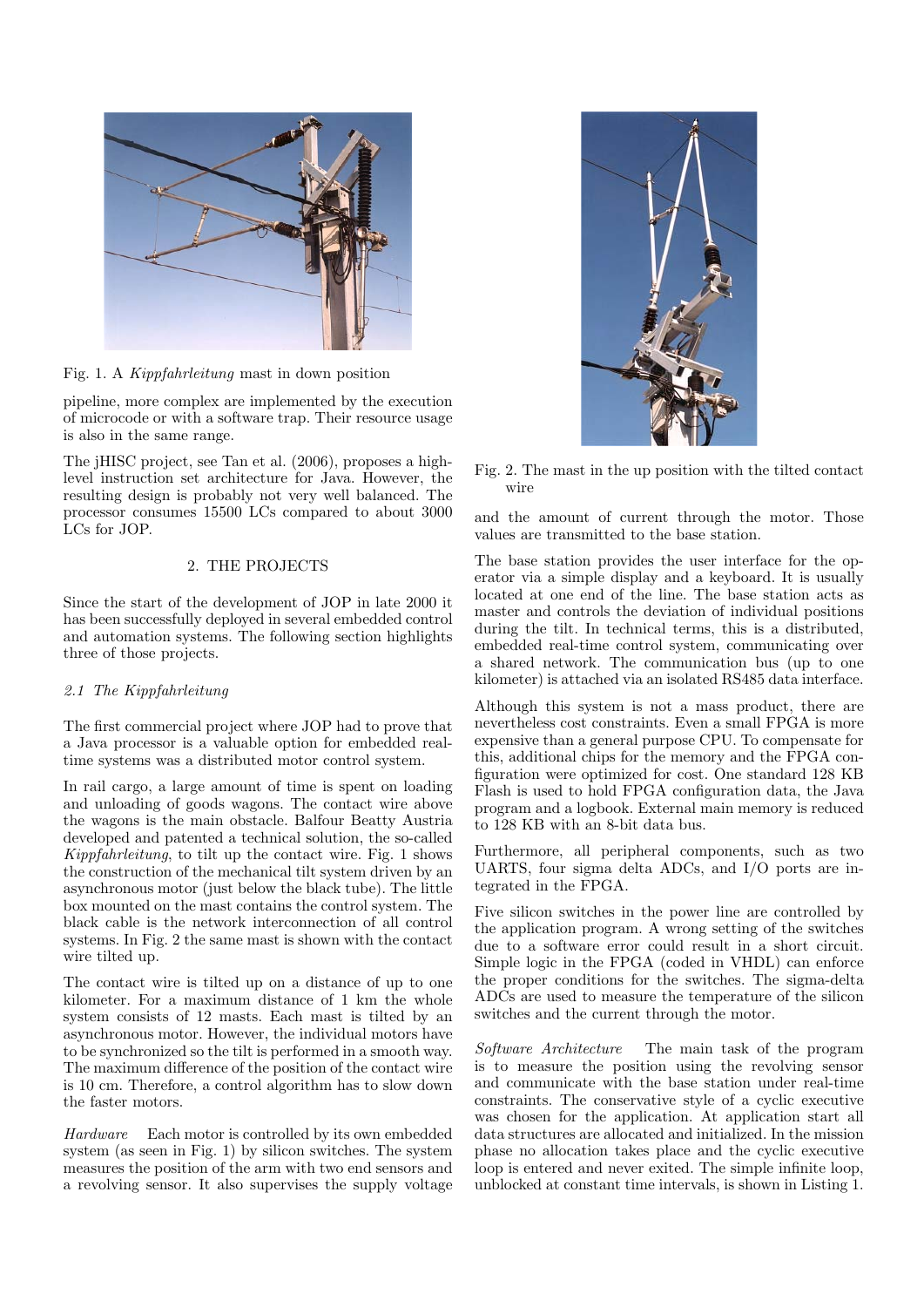

Fig. 3. EVN SCADA system with the modem pool and TALs as remote terminal units

```
private static void forever () \{for (:;) {
         Msg. loop();
         Triac. loop ( );
         if (Msg. <i>available</i>) {
              handleMsg();
            e l s e {
              chkMsgTimeout ( ) ;
          }
         handleWatchDog();
         Timer \cdot waitForNextInterval();
    }
}
```
Listing 1. The cyclic executive (simplified version)

At the time the application was developed no static WCET analysis tool for Java was available. The actual execution time was measured and the maximum values have been recorded regularly. The loop and communication periods have been chosen to leave slack fur unexpected execution time variations. However, the application code and the Java processor are fully WCET analyzable as Schoeberl and Pedersen (2006) have shown later.

No interrupts or direct memory access (DMA) devices that can influence the execution time are used in the simple system. All sensors and the communication port are polled in the cyclic executive.

Communication Communication is based on a master/slave model. Only the base station (the master) is allowed to send a request to a single mast station. This station is then required to reply within bounded time. The master handles timeout and retry. If an irrecoverable error occurs, the base station switches off the power for all mast stations, including the power supplies to the motors. This is the safe state of the whole system.

In a master/slave protocol no media access protocol is needed. In the case of a failure in the slave that delays

a message collision can occur. The collision is detected by a violation of the message CRC. Spurious collisions are tolerated due to the retry of the base station. If the RS485 link is broken and only a subset of the mast stations reply the base station, the base station switches of the power supply for the whole system.

On the other hand the mast stations supervise the base station. The base station is required to send the requests on a regular basis. If this requirement is violated, each mast station switches off its motor. The local clocks are not synchronized. The mast stations measure the time elapsed since the last request from the base station and locally switch off based on a timeout.

The maximum distance of 1 km determines the maximum baud rate of the RS485 communication network. The resulting 12 masts on such a long line determine the number of packets that have to be sent in one master/slave round. Therefore, the pressure is high on the packet length. The data is exchanged in small packets of four bytes, including a one-byte CRC. To simplify the development, commands to reprogram the Flash in the mast stations and to force a reset are included. Therefore, it is possible to update the program, or even change the FPGA configuration, over the network.

## 2.2 The SCADA Device TeleAlarm

TeleAlarm (TAL) is a typical remote terminal unit of a supervisory control and data acquisition (SCADA) system. It is used by the Lower Austria's energy provider EVN (electricity, gas, and heating) to monitor the distribution plant. TeleAlarm also includes output ports for remote control of gas valves.

Hardware The TAL device consists of a CPU FPGA module and an IO board. The FPGA module contains an Altera Cyclone device, 1 MB static memory, 512 KB Flash, and 32 MB NAND Flash. The IO board contains several EMC protected digital input and output ports, two 20 mA input ports, Ethernet connection, and a serial interface. Furthermore, the device performs loading of a rechargeable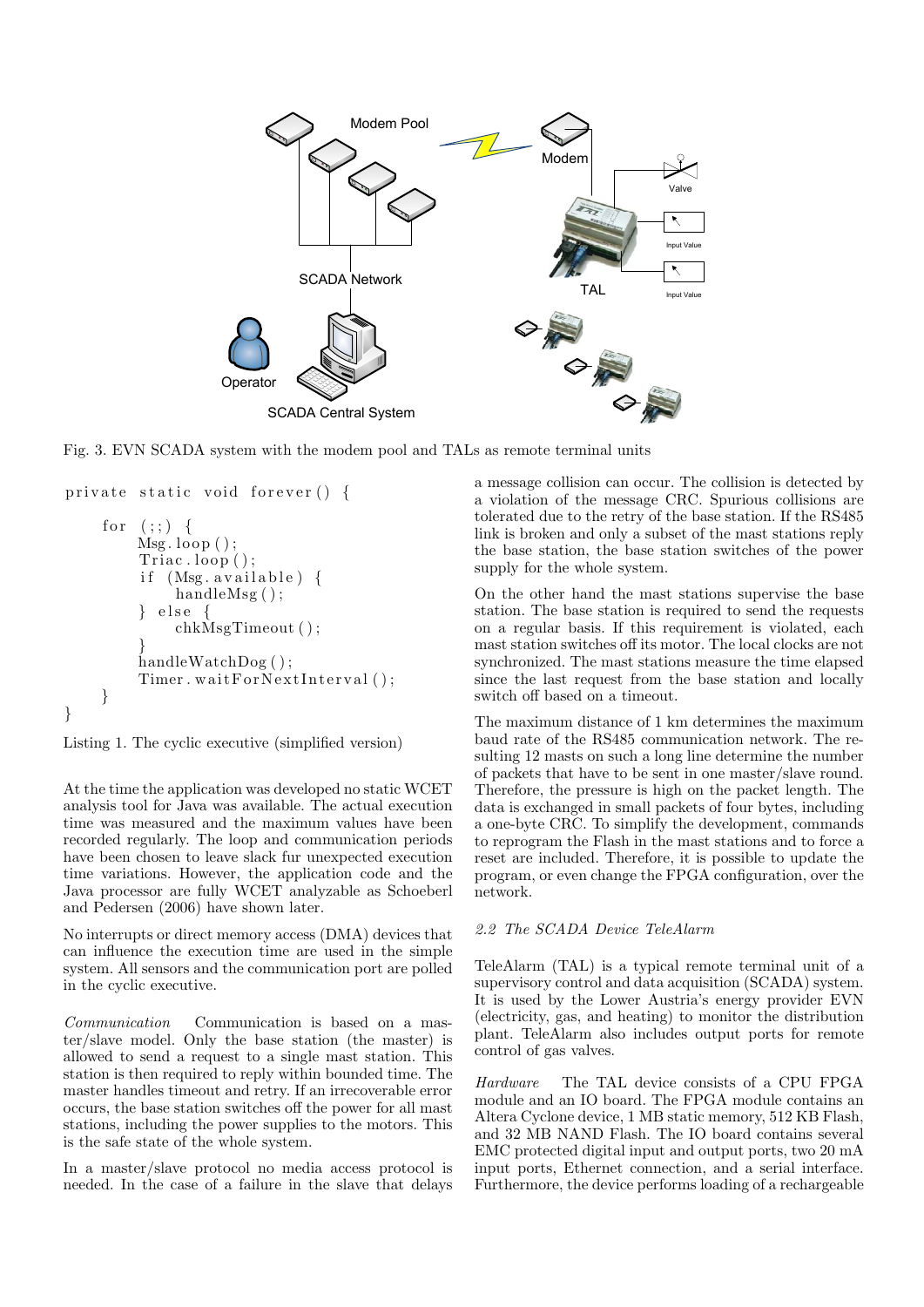

Fig. 4. Support system for single track railway control for the Austrian railway company

battery to survive power down failures. On power down, an important event for a energy provider, an alarm is sent. The rechargeable battery is also monitored and the device switches itself off when the minimal voltage threshold is reached. This event is sent to the SCADA system before the power is switched off.

The same hardware is also used for a different project: a lift control in an automation factory in Turkey. The simple lift control software is now used as a test case for WCET tool development.

Communication The communication between the TAL and the main supervisory control system is performed with a proprietary protocol. On a value change TAL sends the new data to the central system. Furthermore, the remote units are polled by the central system at a regular base. The TAL itself also sends the actual state regularly. TAL can communicate via Internet/Ethernet, a modem, and via SMS to a mobile phone.

EVN uses a mixture of dial-up network and leased lines for the plant communication. The dial-up modems are hosted by EVN itself. For safety and security reason there is no connection between the control network and the office network or the Internet.

Fig. 3 shows the SCADA system setup at EVN. Several TALs are connected via modems to the central modem pool. The modem pool itself is connected to the central server. It has to be noted that there are many more TALs in the field than modems in the pool. The communication is usually very short (several seconds) and performed on demand and on a long regular interval. Not shown in the figure are additional SCADA stations and other remote terminal units from other manufacturers.

## 2.3 Support for Single Track Railway Control

Another application of JOP is in a communication device with soft real-time properties – Austrian Railways'  $(\ddot{O}BB)$ new support system for single-track lines. The system helps the superintendent at the railway station to keep track of all trains on the track. He can submit commands to the engine drivers of the individual trains. Furthermore, the device checks the current position of the train and generates an alarm when the train enters a track segment without a clearance.

At the central station all track segments are administered and controlled. When a train enters a non-allowed segment all trains nearby are warned automatically. This warning generates an alarm at the locomotive and the engine driver has to perform an emergency stop.

Fig. 4 gives an overview of the system. The display and command terminal at the railway station is connected to the Intranet of the railway company. On the right side of the figure a picture of the terminal that is connected to the Internet via GPRS and to a GPS receiver is shown. Each locomotive that enters the track is equipped with either one or two of those terminals.

It has to be noted that this system is not a safety-critical system. The communication over a public mobile phone network is not reliable and the system is not certified for safety. The intension is just to support the superintendent and the engine drivers.

Hardware Each locomotive is equipped with a GPS receiver, a GPRS modem, and the communication device (terminal). The terminal is a custom made device. The FPGA module is the same as in TAL, only the IO board is adapted for this application. The IO board contains several serial line interfaces for the GPS receiver, the GPRS modem, debug and download, and display connection. Auxiliary IO ports connected to relays are reserved for future use. A possible extension is to stop the train automatically.

Communication The current position of the train is measured with GPS and the current track segment is calculated. The number of this segment is regularly sent to the central station. To increase the accuracy of the position, differential GPS correction data is transmitted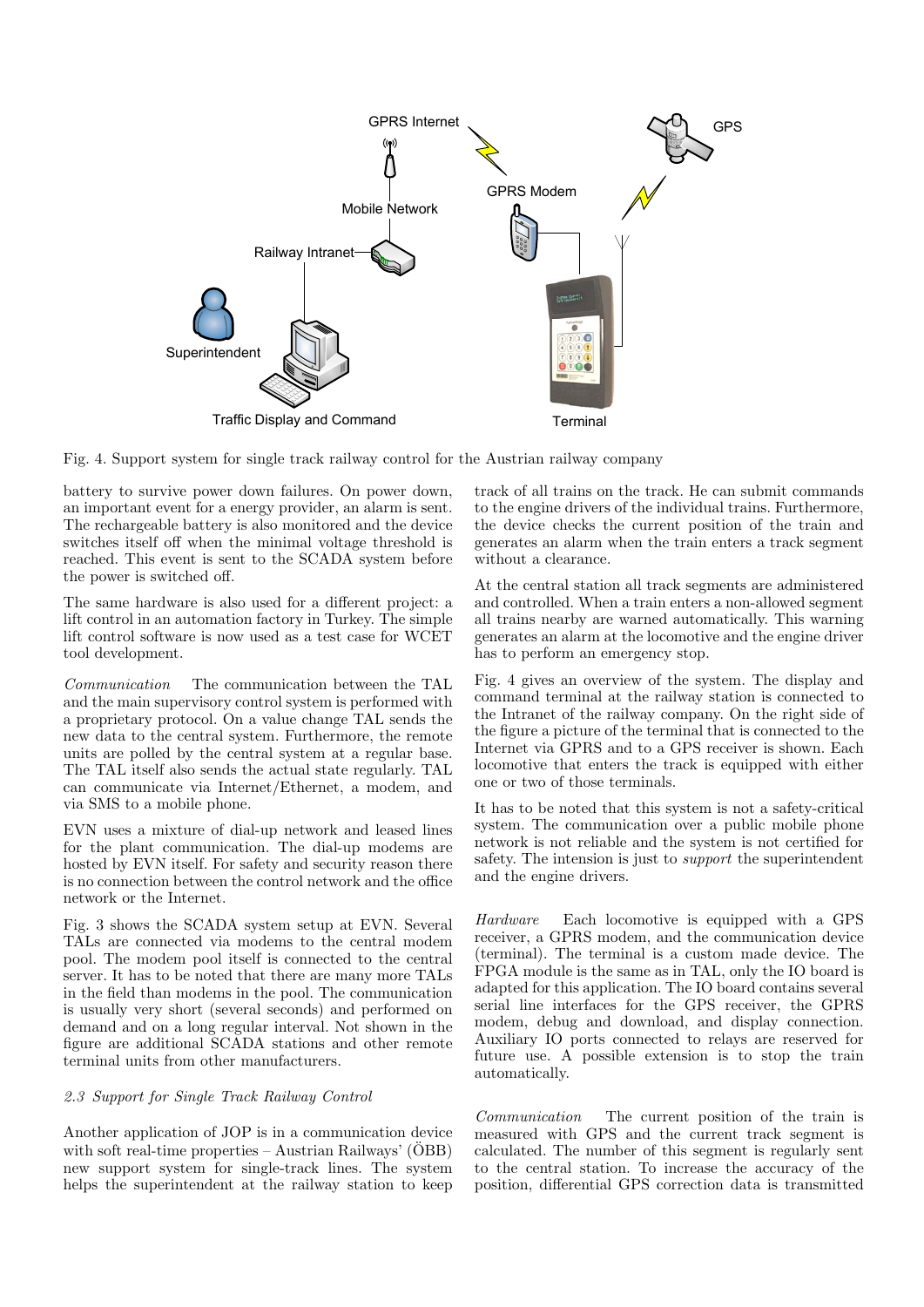to the terminal. The differential GPS data is generated by a ground base reference located at the central station.

The exchange of positions, commands, and alarm messages is performed via a public mobile phone network (via GPRS). The connection is secured via a virtual private network that is routed by the mobile network provider to the railway company's Intranet. The application protocol is command/response and uses UDP/IP as transport layer. Both systems (the central server and the terminal) can initiate a command. The system that sends the command is responsible for retries when no response arrives. The deadline for the communication of important messages is in the range of several seconds. After several non-successful retries the operator is informed about the communication error. He is than in charge to perform the necessary actions.

Besides the application specific protocol a TFTP server is implemented in the terminal. It is used to update the track data for the position detection and to upload a new version of the software. The flexibility of the FPGA and an Internet connection to the embedded system allows to upgrade the software and even the processor in the field.

#### 3. COMMUNICATION

Although we described embedded systems from quite different application domains we have been facing similar challenges. All systems are distributed systems and therefore need to communicate. Furthermore, they are real-time systems (at least with soft deadlines) and need to trust the communication and perform regular checks.

## 3.1 Challenges

Communication is not per se reliable. The RS485 link at the Kippfahrleitung operates in a rough environment and electromagnetic influences can lead to packet loss. The TAL system can suffer from broken phone lines. The single track control system operates on a public mobile phone network – a network without any guarantees for the GPRS data traffic.

Therefore, we have to find solutions to operate in a safe and controlled manner the distributed system despite the chance of communication errors and failures.

#### 3.2 Solutions

Reliable communication is usually provided by the transport layer, TCP/IP in the case of the Internet. However, the timeouts in TCP/IP are way longer than the communication deadlines within control systems. The approach in all three presented projects is to use a datagram oriented protocol and perform the timeout and retransmission at the application level. To simplify the timeout handling a simple command and response pattern is used. One partner sends a command and expects the response within a specific time bound. The command initiator is responsible for retransmission after the timeout. The response partner just needs to reply to the command and does not need to remember the state of the communication. After several timeouts the communication error is handled by an upper layer. Either the operator is informed (in the SCADA and

the railway control system) or the whole system is brought into a safe state (in the motor control project).

## 4. COMMON PATTERNS

The issues in the design of embedded real-time systems are quite similar in the three described projects. We found that several design patterns are used over and over and describe three of them in this section.

## 4.1 Master/Slave Designs

Developing safe embedded systems is an exercise in reducing complexity. One paradigm to simplify embedded software development is the master/slave pattern. Usually a single master is responsible to initiate commands to the slaves. The single master is also responsible to handle reliable communication.

The master/slave pattern also fits very well with the command/response pattern for the communication.

#### 4.2 Dealing with Communication Errors

Communication errors are either transient or longer lasting. Transient communication errors are lost packets due to network overload or external electromagnetic influences. In a command/response system the lost packets (either the command or the response) is detected by a timeout on the response. A simple retransmission of the command can correct those transient errors.

A longer network failure, e.g. caused by a wire break, can be detected by too many transmission retries. In such a case the system has to enter some form of safe state. Either the power is switched off or a human operator has to be informed.

The individual timeout values and the number of retries depend, similar to thread periods, on the controlled environment. In the Kippfahrleitung the maximum timeout is in the millisecond range, whereas in the SCADA system the timeout is several minutes.

## 4.3 Software Update

Correction of implementation bugs during development can be very costly when physical access to the embedded system is necessary for a software update. Furthermore, a system is usually never really finished. When the system is in use the customer often finds new ways to enhance the system or requests additional features.

Therefore, an important feature of a networked embedded system is a software and parameter update in the field. In the first project the software update is performed via a home-made protocol. The other projects use the Internet protocol to some extent and therefore TFTP is a natural choice. TFTP is a very simple protocol that can be implemented within about 100 lines of code. It is applicable even in very small and resource constraint embedded devices.